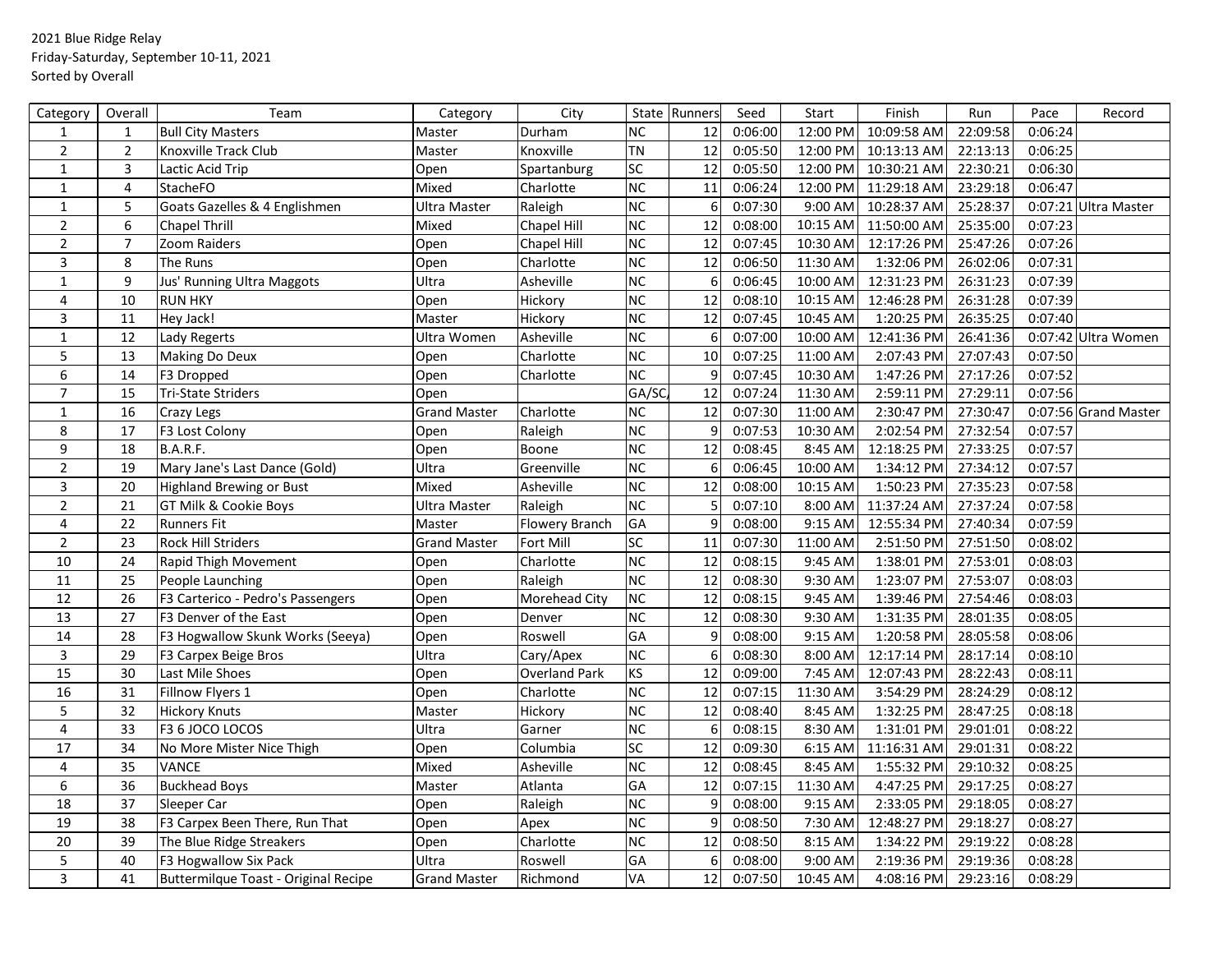| Category       | Overall | Team                                             | Category            | City                 |                 | State Runners | Seed              | Start     | Finish             | Run      | Pace    | Record |
|----------------|---------|--------------------------------------------------|---------------------|----------------------|-----------------|---------------|-------------------|-----------|--------------------|----------|---------|--------|
| 21             | 42      | Dark Side of F3 Raleigh                          | Open                | Raleigh              | NC              | 9             | 0:08:10           | 9:15 AM   | 2:39:52 PM         | 29:24:52 | 0:08:29 |        |
| 22             | 43      | Hills Pay The Bills                              | Open                | Lincolnton           | NC              | 12            | 0:07:55           | 10:30 AM  | 3:59:54 PM         | 29:29:54 | 0:08:31 |        |
| 6              | 44      | F3 Big Swinging Six                              | Ultra               | Harrisburg           | NC              | 6             | 0:07:42           | 9:00 AM   | 2:30:34 PM         | 29:30:34 | 0:08:31 |        |
| $\overline{7}$ | 45      | They Got Us Working In Shifts                    | Ultra               | Asheville            | NC              |               | 0:07:40           | 9:00 AM   | 2:32:20 PM         | 29:32:20 | 0:08:31 |        |
| $\mathbf{1}$   | 46      | Dashing Trates                                   | <b>Ultra Mixed</b>  | Statesville          | NC              | 6             | 0:08:30           | 7:00 AM   | 12:34:32 PM        | 29:34:32 | 0:08:32 |        |
| 23             | 47      | F3 Run For Holland                               | Open                | Spruce Pine          | NC              | 12            | 0:07:50           | 10:30 AM  | 4:04:40 PM         | 29:34:40 | 0:08:32 |        |
| $\overline{7}$ | 48      | F3 Government Cheese                             | Master              | Raleigh              | NC              | 9             | 0:08:45           | 7:30 AM   | 1:08:20 PM         | 29:38:20 | 0:08:33 |        |
| 24             | 49      | Lost Magellans                                   | Open                | Durham               | $\overline{NC}$ | 12            | 0:09:00           | 7:45 AM   | 1:26:09 PM         | 29:41:09 | 0:08:34 |        |
| 25             | 50      | <b>F3 CARPEX TBR</b>                             | Open                | Cary                 | NC              | 9             | 0:08:30           | 8:15 AM   | 1:57:09 PM         | 29:42:09 | 0:08:34 |        |
| 26             | 51      | F3 JOCOGA Regulators                             | Open                | Garner               | $\overline{NC}$ | 9             | 0:08:15           | 8:30 AM   | 2:14:51 PM         | 29:44:51 | 0:08:35 |        |
| 8              | 52      | F3 Hogwallow Skunk Works (OSB)                   | Master              | Roswell              | GA              | 9             | 0:08:00           | 9:15 AM   | 3:00:52 PM         | 29:45:52 | 0:08:35 |        |
| 27             | 53      | Rock HILL BILLIES                                | Open                | Rock Hill            | $\overline{SC}$ | 12            | 0:08:20           | 9:45 AM   | 3:35:58 PM         | 29:50:58 | 0:08:37 |        |
| 28             | 54      | Black Men Run CLT and Friends                    | Open                | Charlotte            | NC              | 11            | 0:08:00           | 10:15 AM  | 4:10:25 PM         | 29:55:25 | 0:08:38 |        |
| 29             | 55      | F3 Lexington - Glory Daze                        | Open                | Lexington            | SC              | 12            | 0:09:00           | 8:00 AM   | 2:00:11 PM         | 30:00:11 | 0:08:39 |        |
| 30             | 56      | F3 Carpex South Cary                             | Open                | Cary                 | NC              | 9             | 0:08:45           | 7:30 AM   | 1:32:41 PM         | 30:02:41 | 0:08:40 |        |
| 31             | 57      | Ours Got Stolen                                  | Open                | Augusta              | GA              | 12            | 0:09:20           | 7:00 AM   | 1:03:36 PM         | 30:03:36 | 0:08:40 |        |
| 8              | 58      | F3 Carpex vs The World                           | Ultra               | Cary/Apex            | NC              | 6             | 0:08:40           | 7:00 AM   | 1:19:28 PM         | 30:19:28 | 0:08:45 |        |
| 5              | 59      | UNC Fast & Blast                                 | Mixed               | Chapel Hill          | NC              | 12            | 0:10:00           | $5:15$ AM | 11:36:18 AM        | 30:21:18 | 0:08:45 |        |
| 9              | 60      | It's Just Running                                | Ultra               | Raleigh              | NC              |               | 0:07:00           | $6:30$ AM | 12:52:32 PM        | 30:22:32 | 0:08:46 |        |
| 9              | 61      | DBB - F3 Carpex                                  | Master              | Apex                 | NC              | 9             | 0:09:00           | $6:45$ AM | 1:10:32 PM         | 30:25:32 | 0:08:47 |        |
| 32             | 62      | Plan 9 From F3 Alpha                             | Open                | Alpharetta           | GA              | 9             | 0:08:30           | 8:15 AM   | 2:41:47 PM         | 30:26:47 | 0:08:47 |        |
| 33             | 63      | F3 Triple Dawg Dare                              | Open                | Concord              | NC              | 12            | 0:08:40           | 8:15 AM   | 2:49:06 PM         | 30:34:06 | 0:08:49 |        |
| $10\,$         | 64      | Masters of Sole                                  | Master              | <b>Holly Springs</b> | NC              | 12            | 0:09:40           | 5:45 AM   | 12:19:10 PM        | 30:34:10 | 0:08:49 |        |
| $\sqrt{2}$     | 65      | Undertrained and Overconfident                   | <b>Ultra Mixed</b>  | Greenville           | $\overline{SC}$ | 6             | 0:07:35           | $9:00$ AM | 3:35:10 PM         | 30:35:10 | 0:08:49 |        |
| 34             | 66      | Agony of Dafeet                                  | Open                | Raleigh              | $\overline{NC}$ | 12            | 0:09:45           | 5:45 AM   | 12:24:50 PM        | 30:39:50 | 0:08:51 |        |
| 11             | 67      | F3 Distance Matters                              | Master              | Woodstock            | GA              | 12            | 0:09:15           | $7:15$ AM | 1:59:20 PM         | 30:44:20 | 0:08:52 |        |
| 35             | 68      | More Legs than a Bucket of Chicken               | Open                | Lexington            | SC              | 12            | 0:09:00           | 7:45 AM   | 2:30:12 PM         | 30:45:12 | 0:08:52 |        |
| $\mathsf{3}$   | 69      | Awesomenai                                       | <b>Ultra Master</b> | Charlotte            | NC              | 6             | 0:08:00           | $9:00$ AM | 3:45:30 PM         | 30:45:30 | 0:08:52 |        |
| $10\,$         | 70      | F3 Carpex Pick Up The Six Man                    | Ultra               | Cary                 | NC              | 6             | 0:09:00           | 6:30 AM   | 1:17:47 PM         | 30:47:47 | 0:08:53 |        |
| 36             | 71      | We GOAT This!                                    | Open                | Charlotte            | NC              | 9             | 0:08:45           | 8:45 AM   | 3:33:52 PM         | 30:48:52 | 0:08:53 |        |
| 12             | 72      | <b>ORIGINADS</b>                                 | Master              | Charlotte            | NC              | 10            | 0:08:30           | 8:30 AM   | 3:21:07 PM         | 30:51:07 | 0:08:54 |        |
| 13             | 73      | F3 Board of Directors                            | Master              | Richmond             | VA              | 9             | 0:08:35           | 8:15 AM   | 3:07:02 PM         | 30:52:02 | 0:08:54 |        |
| 37             | 74      | F3 Ironworks                                     | Open                | Spartanburg          | $\overline{SC}$ | 12            | 0:09:30           | 6:15 AM   | 1:09:30 PM         | 30:54:30 | 0:08:55 |        |
| 38             | 75      | #WormElite                                       | Open                | Charlotte            | NC              | 8             | 0:09:30           | $6:00$ AM | 12:55:29 PM        | 30:55:29 | 0:08:55 |        |
| 39             | 76      | Mountain Dewdz                                   | Open                | <b>Holly Springs</b> | NC              | 10            | 0:08:30           | 8:30 AM   | 3:27:33 PM         | 30:57:33 | 0:08:56 |        |
| 6              | 77      | Knight Crawlers                                  | Mixed               | Cary                 | NC              | 12            | 0:08:30           | 9:30 AM   | 4:28:23 PM         | 30:58:23 | 0:08:56 |        |
| 40             | 78      | <b>FLO-RIDERS</b>                                | Open                | <b>JAX</b>           | FL              |               | $12 \mid 0:09:30$ |           | 6:15 AM 1:14:38 PM | 30:59:38 | 0:08:56 |        |
| 41             | 79      | 18 F3 ET                                         | Open                | <b>Holly Springs</b> | NC              | 9             | 0:09:30           | 6:00 AM   | 1:00:32 PM         | 31:00:32 | 0:08:57 |        |
| 42             | 80      | F3 Alpha S.W.A.T.T. - Sprinters, Walkers an Open |                     | Alpharetta           | GA              | 12            | 0:08:45           | $8:45$ AM | 3:52:52 PM         | 31:07:52 | 0:08:59 |        |
| 1              | 81      | RUNNINGJUSTASFASTASWECAN                         | Women               | Raleigh              | ${\sf NC}$      | 9             | 0:09:00           | $6:45$ AM | 1:54:09 PM         | 31:09:09 | 0:08:59 |        |
| 43             | 82      | F3 Up 'N Over                                    | Open                | Charlotte            | NC              |               | 0:09:00           | $6:45$ AM | 1:54:30 PM         | 31:09:30 | 0:08:59 |        |
| 11             | 83      | <b>FML</b>                                       | Ultra               | <b>Holly Springs</b> | NC              |               | 0:07:00           | $6:30$ AM | 1:40:48 PM         | 31:10:48 | 0:09:00 |        |
| 14             | 84      | Brood X-Men                                      | Master              | Charlotte            | ${\sf NC}$      | 9             | 0:09:00           | $6:45$ AM | 1:58:13 PM         | 31:13:13 | 0:09:00 |        |
| 12             | 85      | Mary Jane's Last Dance (Purple)                  | Ultra               | Greenville           | ${\sf NC}$      | 6             | 0:07:25           | 10:00 AM  | 5:20:34 PM         | 31:20:34 | 0:09:02 |        |
| 44             | 86      | Lactic Asses Burning                             | Open                | Fort Mill            | SC              | 12            | 0:09:00           | $8:00$ AM | 3:24:44 PM         | 31:24:44 | 0:09:04 |        |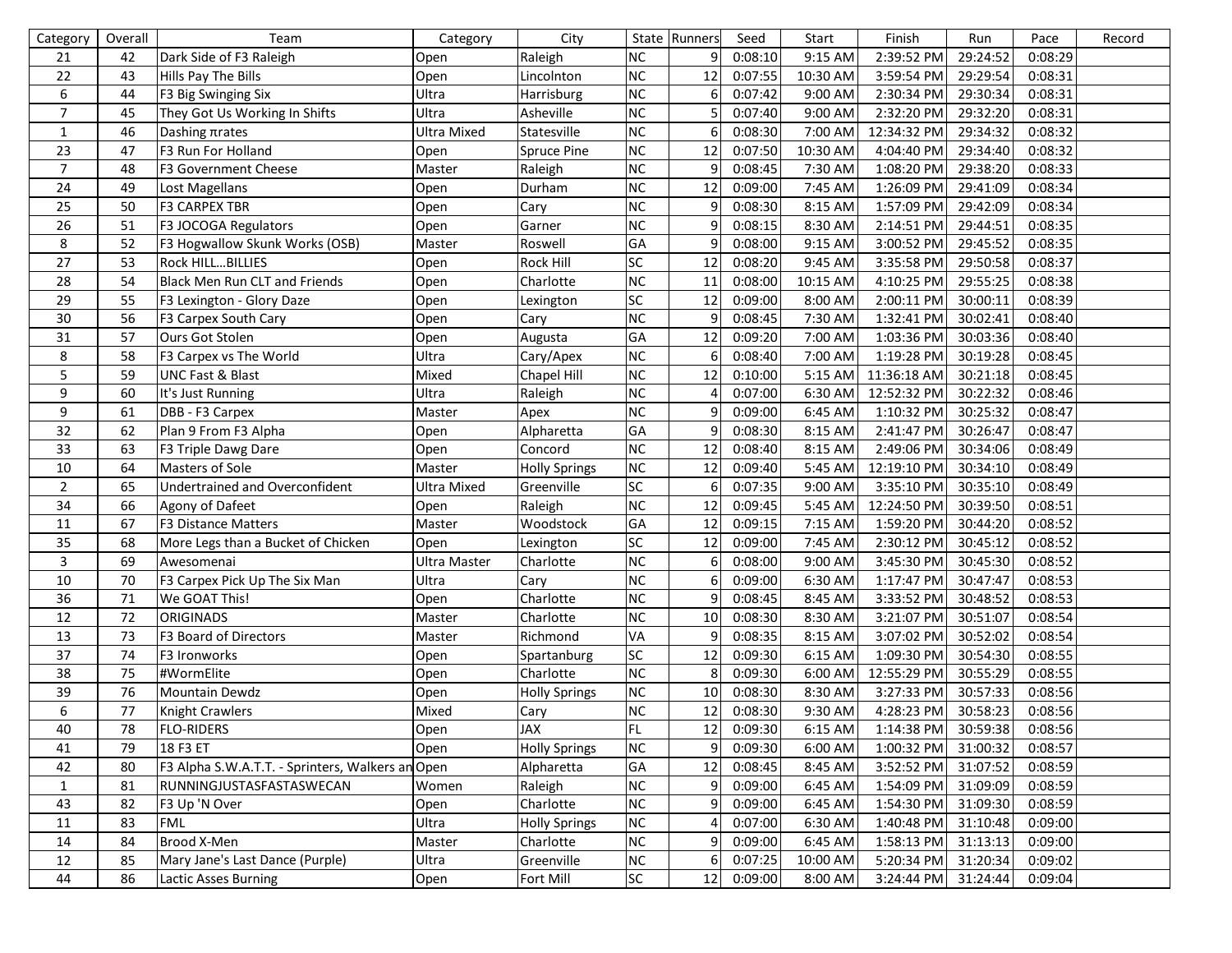| Category       | Overall | Team                                 | Category            | City                 |            | State Runners  | Seed       | Start   | Finish     | Run      | Pace    | Record |
|----------------|---------|--------------------------------------|---------------------|----------------------|------------|----------------|------------|---------|------------|----------|---------|--------|
| 45             | 87      | F3 PA/NJ Rising                      | Open                | Harleysville         | PA         | 12             | 0:09:15    | 7:15 AM | 2:40:34 PM | 31:25:34 | 0:09:04 |        |
| $\overline{4}$ | 88      | Howard's Misty Mountaineers          | <b>Grand Master</b> | <b>Blowing Rock</b>  | <b>NC</b>  | 12             | 0:09:15    | 7:00 AM | 2:29:43 PM | 31:29:43 | 0:09:05 |        |
| 46             | 89      | NFLO - Flatliners                    | Open                | Jacksonville         | FL         | 12             | 0:09:15    | 7:00 AM | 2:31:46 PM | 31:31:46 | 0:09:06 |        |
| 47             | 90      | Early Morning Woodbridge             | Open                | Charlotte            | NC         | 9              | 0:09:00    | 6:45 AM | 2:20:00 PM | 31:35:00 | 0:09:07 |        |
| 48             | 91      | Fillnow Flyers 2                     | Open                | Charlotte            | NC         | 12             | 0:08:15    | 9:45 AM | 5:20:18 PM | 31:35:18 | 0:09:07 |        |
| $\overline{4}$ | 92      | Hop, Stout and Run                   | <b>Ultra Master</b> | Elkin                | NC         | 6              | 0:09:30    | 5:30 AM | 1:07:08 PM | 31:37:08 | 0:09:07 |        |
| 13             | 93      | Ultra Mountain Lions                 | Ultra               | Salisbury            | NC         | 6              | 0:08:15    | 8:30 AM | 4:08:32 PM | 31:38:32 | 0:09:08 |        |
| 49             | 94      | GOFAR 2021                           | Open                | Greensboro           | NC         | 12             | 0:09:15    | 7:15 AM | 2:57:06 PM | 31:42:06 | 0:09:09 |        |
| $\mathbf{1}$   | 95      | Sisterhood of the Traveling Bracelet | <b>Women Master</b> | Chapel Hill          | NC         | 12             | 0:09:00    | 7:30 AM | 3:21:30 PM | 31:51:30 | 0:09:11 |        |
| 50             | 96      | F3 Carpex Team DGS                   | Open                | Apex                 | NC         | 12             | 0:09:05    | 7:30 AM | 3:22:11 PM | 31:52:11 | 0:09:12 |        |
| 51             | 97      | WTF3                                 | Open                | Charlotte            | NC         | 9              | 0:09:30    | 6:00 AM | 1:54:41 PM | 31:54:41 | 0:09:12 |        |
| 52             | 98      | Whiskey Talked Me Into This          | Open                | Lake Wylie           | SC         | 9              | 0:08:40    | 8:15 AM | 4:09:56 PM | 31:54:56 | 0:09:12 |        |
| 53             | 99      | <b>F3 Carpex Traveling Circus</b>    | Open                | Cary                 | NC         | 12             | 0:10:00    | 5:45 AM | 1:41:25 PM | 31:56:25 | 0:09:13 |        |
| 15             | 100     | F3 Haul'N Arse                       | Master              | Charlotte            | NC         | 12             | 0:09:00    | 7:45 AM | 3:47:20 PM | 32:02:20 | 0:09:15 |        |
| 54             | 101     | F3 Squirrel Gravy                    | Open                | Waynesville          | NC         | 12             | 0:08:54    | 7:45 AM | 3:48:58 PM | 32:03:58 | 0:09:15 |        |
| $\overline{5}$ | 102     | <b>GET OFF MY LAWN!</b>              | <b>Grand Master</b> | Raleigh              | NC         | 12             | 0:10:00    | 5:15 AM | 1:19:48 PM | 32:04:48 | 0:09:15 |        |
| 55             | 103     | F3 Carterico - Crabby                | Open                | Morehead City        | NC         | 12             | 0:09:15    | 7:15 AM | 3:20:01 PM | 32:05:01 | 0:09:15 |        |
| 56             | 104     | F3 Corporate                         | Open                | Richmond             | VA         | 12             | 0:08:45    | 8:45 AM | 4:50:26 PM | 32:05:26 | 0:09:15 |        |
| 57             | 105     | 12-NITRO                             | Open                | West Jefferson       | ${\sf NC}$ | 12             | 0:09:43    | 5:45 AM | 1:51:18 PM | 32:06:18 | 0:09:16 |        |
| 58             | 106     | Cool Runnings                        | Open                | Lexington            | SC         | 12             | 0:09:05    | 7:30 AM | 3:39:03 PM | 32:09:03 | 0:09:16 |        |
| $\overline{7}$ | 107     | Blue Ridge Variant Authority         | Mixed               | Summerfield          | NC         | 12             | 0:09:15    | 7:15 AM | 3:29:48 PM | 32:14:48 | 0:09:18 |        |
| 59             | 108     | F3 Incognitians                      | Open                | Huntersville         | NC         | 12             | 0:09:30    | 6:15 AM | 2:31:14 PM | 32:16:14 | 0:09:19 |        |
| 60             | 109     | Ashe Crossfit                        | Open                | West Jefferson       | NC         | 12             | 0:08:54    | 7:45 AM | 4:04:07 PM | 32:19:07 | 0:09:19 |        |
| 14             | 110     | F3 Straight Outta Dad Jokes          | Ultra               | Woodstock            | GA         | 6              | 0:09:00    | 6:30 AM | 2:52:48 PM | 32:22:48 | 0:09:20 |        |
| 61             | 111     | Aces Back to Back                    | Open                | Charlotte            | NC         | 8              | 0:09:00    | 6:45 AM | 3:08:33 PM | 32:23:33 | 0:09:21 |        |
| $\,8\,$        | 112     | Lactic Asses Lite                    | Mixed               | Fort Mill            | SC         | 8              | 0:08:30    | 7:00 AM | 3:24:47 PM | 32:24:47 | 0:09:21 |        |
| 9              | 113     | Tenacity in Pursuit                  | Mixed               | Asheville            | NC         | 12             | 0:09:30    | 6:00 AM | 2:29:43 PM | 32:29:43 | 0:09:22 |        |
| 62             | 114     | F3 Sister Maria's Flying Caballeros  | Open                | Raleigh              | NC         | 12             | 0:08:56    | 7:45 AM | 4:31:11 PM | 32:46:11 | 0:09:27 |        |
| 63             | 115     | F3 PTSD                              | Open                | Greenville           | NC         | 9              | 0:09:30    | 6:00 AM | 2:47:42 PM | 32:47:42 | 0:09:28 |        |
| 15             | 116     | <b>Coastal Goats</b>                 | Ultra               | Morehead City        | ${\sf NC}$ |                | 0:08:20    | 6:30 AM | 3:30:49 PM | 33:00:49 | 0:09:31 |        |
| 64             | 117     | Coop Strong                          | Open                | Greenville           | NC         | q              | 0:09:30    | 6:00 AM | 3:03:23 PM | 33:03:23 | 0:09:32 |        |
| 16             | 118     | My Crew Run Run                      | Ultra               | <b>Holly Springs</b> | ${\sf NC}$ |                | 0:07:15    | 6:30 AM | 3:33:38 PM | 33:03:38 | 0:09:32 |        |
| 5              | 119     | F3 Cape Fear: Respect Deez Nuts      | Ultra Master        | Wilmington           | NC         | 6              | 0:09:30    | 5:30 AM | 1:34:55 PM | 32:04:55 | 0:09:15 |        |
| 65             | 120     | <b>Mountain Misfits</b>              | Open                | Fuquay Varina        | ${\sf NC}$ | 12             | 0:09:45    | 5:45 AM | 2:51:01 PM | 33:06:01 | 0:09:33 |        |
| 66             | 121     | <b>Endless Energy</b>                | Open                | Durham               | $NC$       | 12             | 0:09:18    | 7:00 AM | 4:08:26 PM | 33:08:26 | 0:09:34 |        |
| 67             | 122     | F3 Worst Pace Scenario               | Open                | Roswell              | GA         | 11             | 0:10:00    | 5:30 AM | 2:39:15 PM | 33:09:15 | 0:09:34 |        |
| 68             | 123     | Gummed Up Goats Milk                 | Open                | <b>Holly Springs</b> | NC         |                | 12 0:09:30 | 6:15 AM | 3:29:31 PM | 33:14:31 | 0:09:35 |        |
| 10             | 124     | Endorphasm                           | Mixed               | Richmond             | VA         | 8              | 0:09:00    | 6:45 AM | 4:02:48 PM | 33:17:48 | 0:09:36 |        |
| 69             | 125     | F3 Mountain Goat 12                  | Open                | Charlotte            | ${\sf NC}$ | 12             | 0:09:30    | 6:15 AM | 3:41:26 PM | 33:26:26 | 0:09:39 |        |
| 70             | 126     | F3 Crossroads                        | Open                | Statesville          | ${\sf NC}$ | 12             | 0:09:15    | 7:15 AM | 4:45:13 PM | 33:30:13 | 0:09:40 |        |
| 71             | 127     | Movin' Microbes                      | Open                | Durham               | ${\sf NC}$ | 12             | 0:09:30    | 6:15 AM | 3:57:53 PM | 33:42:53 | 0:09:44 |        |
| 72             | 128     | S.W.A.T.T.                           | Open                | Greenville           | ${\sf NC}$ | 9 <sub>l</sub> | 0:09:30    | 6:00 AM | 3:53:41 PM | 33:53:41 | 0:09:47 |        |
| $\overline{2}$ | 129     | <b>Mountain MaFiA</b>                | Women               | Charlotte            | ${\sf NC}$ | 10             | 0:09:35    | 5:30 AM | 3:26:03 PM | 33:56:03 | 0:09:47 |        |
| 6              | 130     | F3 Ultra                             | <b>Ultra Master</b> | Manning              | ${\sf SC}$ | 6 <sup>1</sup> | 0:08:45    | 7:30 AM | 5:33:23 PM | 34:03:23 | 0:09:49 |        |
| 73             | 131     | F3 Deez Lug Nutz                     | Open                | Mooresville          | <b>NC</b>  | 12             | 0:09:45    | 5:15 AM | 3:31:20 PM | 34:16:20 | 0:09:53 |        |